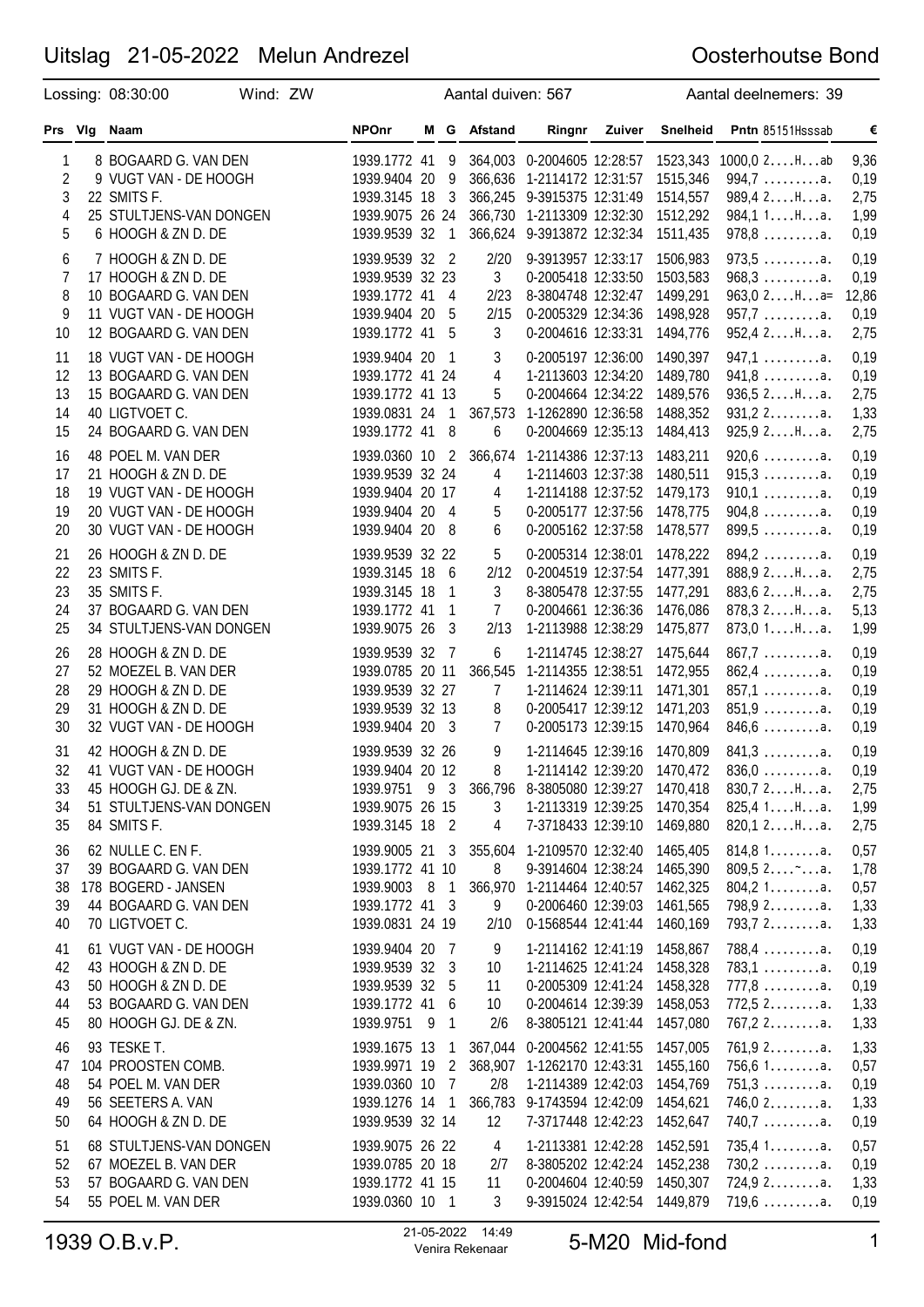|                             | Prs Vig Naam                                                                                                                         | <b>NPOnr</b>                                                                               |     |                                  | M G Afstand                           |                                                                                                                                      | Ringnr Zuiver | Snelheid                                                 | Pntn 85151Hsssab                                                                          | €                                    |
|-----------------------------|--------------------------------------------------------------------------------------------------------------------------------------|--------------------------------------------------------------------------------------------|-----|----------------------------------|---------------------------------------|--------------------------------------------------------------------------------------------------------------------------------------|---------------|----------------------------------------------------------|-------------------------------------------------------------------------------------------|--------------------------------------|
| 55                          | 73 POEL M. VAN DER                                                                                                                   | 1939.0360 10 3                                                                             |     |                                  | 4                                     | 1-2114371 12:43:00                                                                                                                   |               | 1449,306                                                 | $714,3 \ldots \ldots a.$                                                                  | 0,19                                 |
| 56<br>57<br>58<br>59<br>60  | 128 SEETERS A. VAN<br>58 BOGAARD G. VAN DEN<br>74 BOGAARD G. VAN DEN<br>87 SEVERS & CORNELISSEN<br>109 NIJNATTEN J. VAN              | 1939.1276 14 4<br>1939.1772 41 38<br>1939.1772 41 21<br>1939.9849 15 5<br>1939.1721 18 7   |     |                                  | 2/4<br>12<br>13                       | 8-1181081 12:43:07<br>0-2004640 12:41:14<br>8-3804549 12:41:18<br>367,701 9-1743860 12:43:59<br>361,434 9-3915166 12:39:40           |               | 1449,065<br>1448,864<br>1448,479<br>1447,736<br>1447,668 | $709,02$ a.<br>$703,7 \ldots \ldots \ldots$ a.<br>$698,4$ a.<br>$693,1$ a.<br>$687,8$ a.  | 1,33<br>0,19<br>0,19<br>0,19<br>0,19 |
| 61<br>62<br>63<br>64<br>65  | 65 VUGT VAN - DE HOOGH<br>98 NULLE C. EN F.<br>129 SETERS J. VAN<br>71 HOOGH & ZN D. DE<br>95 VUGT VAN - DE HOOGH                    | 1939.9404 20 13<br>1939.9005 21 13<br>1939.1713 11 5<br>1939.9539 32 4<br>1939.9404 20 11  |     |                                  | 10<br>2/6<br>13<br>11                 | 0-2005328 12:43:16<br>9-3932440 12:36:11<br>366,969 1-1263301 12:44:06<br>0-2005430 12:43:59<br>8-3805975 12:44:11                   |               | 1447,634<br>1444,472<br>1444,192<br>1443,495<br>1442,414 | 682,5a.<br>$677,21$ a.<br>$672,02$ a.<br>$666,7$ a.<br>$661, 4 \ldots \ldots \ldots$ a.   | 0,19<br>0,57<br>1,33<br>0,19<br>0,19 |
| 66<br>67<br>68<br>69<br>70  | KUIJPERS C.<br>79 MOEZEL B. VAN DER<br>82 STULTJENS-VAN DONGEN<br>135 KRIJNEN M.<br>91 LIGTVOET C.                                   | 1939.3501<br>1939.0785 20 6<br>1939.9075 26 14<br>1939.2573 25 12<br>1939.0831 24 6        | 7 1 |                                  | 3<br>5<br>3                           | 368,251 9-1744177 12:45:21<br>0-2005031 12:44:16<br>0-2004897 12:44:26<br>365,721 1-2113689 12:43:50<br>1-2113806 12:45:17           |               | 1442,140<br>1441,576<br>1441,362<br>1440,792<br>1439,864 | $656,12$ a.<br>$650,8$ a.<br>645,51a.<br>$640, 22$ a.<br>634.92a.                         | 1,33<br>0,19<br>0,57<br>1,33<br>1,33 |
| 71<br>72<br>73<br>74<br>75  | 72 HOOGH & ZN D. DE<br>90 HOOGH & ZN D. DE<br>76 POEL M. VAN DER<br>77 BOGAARD G. VAN DEN<br>BEUMER W.                               | 1939.9539 32 10<br>1939.9539 32 20<br>1939.0360 10 4<br>1939.1772 41 30<br>1939.2786       | 5   | -5                               | 14<br>15<br>5<br>14                   | 1-2114691 12:44:41<br>0-2005355 12:44:41<br>1-2114385 12:44:52<br>1-2113645 12:43:01<br>367,252 9-1743325 12:45:18                   |               | 1439,528<br>1439,528<br>1438,691<br>1438,652<br>1438,507 | $629,6$ a.<br>$624.3 \ldots \ldots a.$<br>$619,0$ a.<br>$613,8$ a.<br>$608,5$ a.          | 0,19<br>0,19<br>0,19<br>0,19<br>0,19 |
| 76<br>77<br>78<br>79<br>80  | 138 POEL M. VAN DER<br>78 BOGAARD G. VAN DEN<br>81 BOGAARD G. VAN DEN<br>115 MOEZEL B. VAN DER<br>126 HOOGH GJ. DE & ZN.             | 1939.0360 10 5<br>1939.1772 41 37<br>1939.1772 41 23<br>1939.0785 20<br>1939.9751 9        |     | $\overline{7}$<br>$\overline{4}$ | 6<br>15<br>16<br>4<br>3               | 1-2114373 12:45:03<br>0-2004635 12:43:20<br>1-2114488 12:43:22<br>0-2005022 12:45:13<br>1-1274124 12:45:24                           |               | 1437,657<br>1436,853<br>1436,664<br>1436,210<br>1436,162 | $603, 2 \ldots \ldots \ldots$ a.<br>$597,9$ a.<br>$592,6$ a.<br>$587,3$ a.<br>$582,02$ a. | 0,19<br>0,19<br>0,19<br>0,19<br>1,33 |
| 81<br>82<br>83<br>84<br>85  | 97 BOGAARD G. VAN DEN<br>85 STULTJENS-VAN DONGEN<br>143 ZEIJLMANS J.<br>92 SMITS F.<br>88 STULTJENS-VAN DONGEN                       | 1939.1772 41 16<br>1939.9075 26<br>1939.0004<br>1939.3145 18<br>1939.9075 26               | 7 1 | - 7<br>4<br>-5                   | 17<br>6<br>365,083<br>5<br>7          | 0-2004622 12:43:28<br>1-2113339 12:45:23<br>1-4222245 12:44:20<br>7-3718439 12:45:14<br>9-3930506 12:45:35                           |               | 1436,097<br>1436,001<br>1435,450<br>1434,943<br>1434,877 | $576, 72$ a.<br>571,41a.<br>$566,1$ a.<br>$560,82$ a.<br>555,61a.                         | 1,33<br>0,57<br>0,19<br>1,33<br>0,57 |
| 86<br>87<br>89<br>90        | 163 DONGEN & STULTJENS<br>89 SEVERS & CORNELISSEN<br>88 112 STULTJENS-VAN DONGEN<br>103 SEVERS & CORNELISSEN<br>107 HOOGH & ZN D. DE | 1939.9018 44 6<br>1939.9849 15 10<br>1939.9075 26 6<br>1939.9849 15 1<br>1939.9539 32 8    |     |                                  | 2/8<br>8<br>3<br>16                   | 366,866 1-2114279 12:45:43<br>1-1262921 12:46:22 1434,277<br>0-2029391 12:45:48 1433,662<br>0-1575708 12:46:30<br>1-2114649 12:45:45 |               | 1434,658<br>1433,531<br>1433,524                         | $550,3$ a.<br>$545,0$ a.<br>539,71a.<br>$534,4$ a.<br>$529,1$ a.                          | 0,19<br>0,19<br>0,57<br>0,19<br>0,19 |
| 91<br>92<br>93<br>94<br>95  | 96 LIGTVOET C.<br>94 SMITS F.<br>127 TESKE T.<br>132 SMITS F.<br>111 VUGT VAN - DE HOOGH                                             | 1939.0831 24 11<br>1939.3145 18 12<br>1939.1675 13 3<br>1939.3145 18 16<br>1939.9404 20 19 |     |                                  | 4<br>6<br>2/6<br>$\overline{7}$<br>12 | 1-2113829 12:46:25<br>1-2113871 12:45:34<br>1-2113941 12:46:14<br>8-3805454 12:45:50<br>1-2114160 12:46:08                           |               | 1433,500<br>1433,071<br>1432,459<br>1431,577<br>1431,432 | 523,82a.<br>518,52a.<br>$513, 22$<br>$507,92$ a.<br>$502,6$ a.                            | 1,33<br>1,33<br>1,33<br>1,33<br>0,19 |
| 96<br>97<br>98<br>99<br>100 | 102 LIGTVOET C.<br>99 BOGAARD G. VAN DEN<br>101 NULLE C. EN F.<br>113 BOGAARD G. VAN DEN<br>149 ZIJLMANS W.                          | 1939.0831 24 4<br>1939.1772 41 22<br>1939.9005 21 21<br>1939.1772 41 7<br>1939.0080 15     |     | $\mathbf{1}$                     | 5<br>18<br>3<br>19                    | 1-1262888 12:46:56<br>1-2113489 12:44:39<br>1-1251805 12:38:50<br>0-2004612 12:44:45<br>366,851 1-1263273 12:46:52                   |               | 1430,617<br>1429,424<br>1429,089<br>1428,863<br>1428,177 | 497,4 2. a.<br>$492,1$ a.<br>$486,81$ a.<br>481,52a.<br>$476,2$ a.                        | 1,33<br>0,19<br>0,57<br>1,33<br>0,19 |
| 105                         | 101 136 NULLE C. EN F.<br>102 108 LIGTVOET C.<br>103 122 SEVERS & CORNELISSEN<br>104 106 PROOSTEN COMB.<br>161 LINDEN C. VAN DER     | 1939.9005 21 8<br>1939.0831 24 23<br>1939.9849 15 3<br>1939.9971 19 3<br>1939.4299 12 11   |     |                                  | 4<br>6<br>4<br>2/7<br>365,536         | 1-2109587 12:39:09<br>1-2113805 12:47:35<br>8-1180455 12:47:41<br>0-1569049 12:48:34<br>1-2114313 12:46:14                           |               | 1427,272<br>1427,007<br>1426,948<br>1426,740<br>1426,574 | $470,9$ 1a.<br>$465,62$ a.<br>$460,3$ a.<br>$455,01$ a.<br>449,7 1a.                      | 0,57<br>1,33<br>0,19<br>0,57<br>0,57 |
| 107<br>108<br>109           | 106 121 PROOSTEN COMB.<br>110 HOOGH & ZN D. DE<br>131 LIGTVOET C.<br>116 NIJNATTEN J. VAN                                            | 1939.9971 19 18<br>1939.9539 32 6<br>1939.0831 24 17<br>1939.1721 18 5                     |     |                                  | 3<br>17<br>$\overline{7}$<br>2/6      | 0-1569055 12:48:45<br>1-2114740 12:47:09<br>0-1568539 12:47:51<br>0-2005123 12:43:34                                                 |               | 1425,729<br>1425,719<br>1425,531<br>1425,402             | 444,4 1a.<br>$439,2$ a.<br>433,92a.<br>$428,6$ a.                                         | 0,57<br>0,19<br>1,33<br>0,19         |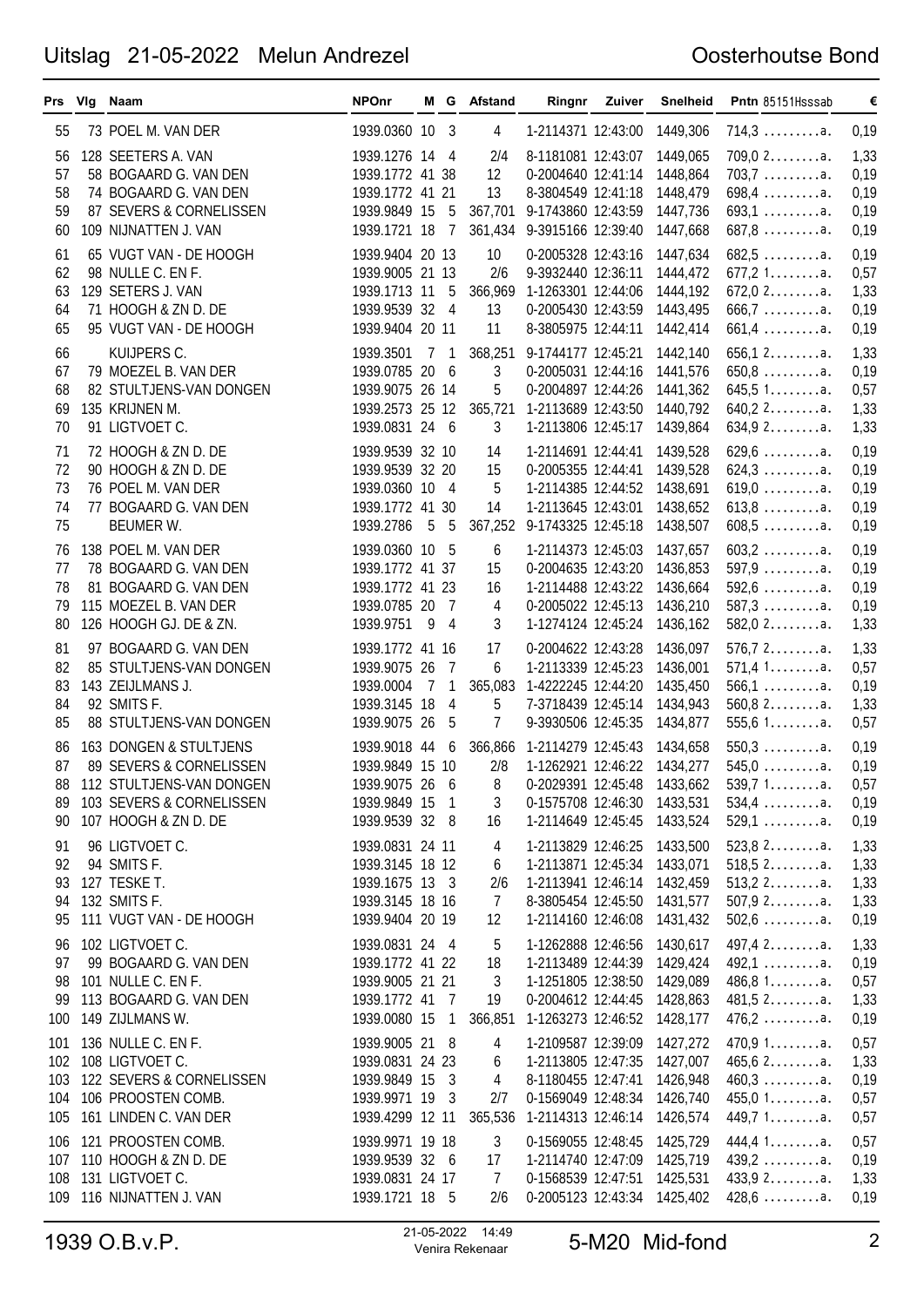|                                 | Prs Vig Naam                                                                                                                       | <b>NPOnr</b>                                                                            |                 |                                                   | M G Afstand                      |                                                                                                                                          | Ringnr Zuiver | Snelheid                                                 | Pntn 85151Hsssab                                                                                             | €                                    |
|---------------------------------|------------------------------------------------------------------------------------------------------------------------------------|-----------------------------------------------------------------------------------------|-----------------|---------------------------------------------------|----------------------------------|------------------------------------------------------------------------------------------------------------------------------------------|---------------|----------------------------------------------------------|--------------------------------------------------------------------------------------------------------------|--------------------------------------|
|                                 | 110 114 HOOGH & ZN D. DE                                                                                                           | 1939.9539 32 25                                                                         |                 |                                                   | 18                               | 1-2114670 12:47:13                                                                                                                       |               | 1425,350                                                 | $423,3 \ldots \ldots a.$                                                                                     | 0,19                                 |
| 111<br>113<br>114<br>115        | 165 VUGT VAN - DE HOOGH<br>112 133 STULTJENS-VAN DONGEN<br>118 BOGAARD G. VAN DEN<br>146 HOOGH & ZN D. DE<br>130 MOEZEL B. VAN DER | 1939.9404 20 14<br>1939.9075 26 25<br>1939.1772 41 2<br>1939.9539 32<br>1939.0785 20 8  |                 | - 9                                               | 13<br>9<br>20<br>19<br>5         | 8-3805932 12:47:14<br>9-3914693 12:47:18<br>0-2004649 12:45:32<br>1-2114684 12:47:33<br>0-2005041 12:47:36                               |               | 1425,311<br>1425,304<br>1424,483<br>1423,505<br>1422,922 | $418,0$ a.<br>412,71a.<br>$407,42$ a.<br>$402,1$ a.<br>$396,8$ a.                                            | 0,19<br>0,57<br>1,33<br>0,19<br>0,19 |
| 116<br>117<br>118<br>119<br>120 | 137 NIJNATTEN J. VAN<br>VUGT A. VAN<br>124 BOGAARD G. VAN DEN<br>139 EMMERIK COMB.<br>160 OYEN H. VAN                              | 1939.1721 18 16<br>1939.3251<br>1939.1772 41 19<br>1939.9001 10<br>1939.2018 15         | $5\overline{5}$ | - 3<br>$\overline{1}$<br>9                        | 3<br>21<br>361,753<br>363,386    | 1-2129209 12:44:02<br>367,281 0-1568128 12:48:19<br>1-2113340 12:46:05<br>1-2113198 12:44:33<br>1-1263107 12:45:43                       |               | 1422,784<br>1421,827<br>1421,423<br>1421,147<br>1421,046 | $391,5$ a.<br>$386, 2 \ldots \ldots \ldots$ a.<br>$381,02$ a.<br>$375,7 \ldots \ldots \ldots$ a.<br>370,41a. | 0,19<br>0,19<br>1,33<br>0,19<br>0,57 |
| 121<br>122<br>123<br>124<br>125 | 123 PROOSTEN COMB.<br>125 SEVERS & CORNELISSEN<br>167 PROOSTEN COMB.<br>177 BOGAARD G. VAN DEN<br>184 SEVERS & CORNELISSEN         | 1939.9971 19 16<br>1939.9849 15<br>1939.9971 19<br>1939.1772 41 18<br>1939.9849 15      |                 | - 6<br>- 9<br>- 4                                 | 4<br>5<br>5<br>22<br>6           | 1-1262151 12:49:41<br>9-1743845 12:49:12<br>1-1262185 12:50:11<br>1-1263355 12:46:55<br>8-1192050 12:49:35                               |               | 1420,605<br>1418,598<br>1417,875<br>1416,813<br>1416,504 | 365,11a.<br>$359,8$ a.<br>354,51a.<br>$349,22$ a.<br>$343,9$                                                 | 0,57<br>0,19<br>0,57<br>1,33<br>0,19 |
| 126<br>127<br>128<br>129<br>130 | 153 HOOGH GJ. DE & ZN.<br>140 TESKE T.<br>152 SEETERS A. VAN<br>169 SETERS J. VAN<br>171 MOEZEL B. VAN DER                         | 1939.9751 9<br>1939.1675 13 12<br>1939.1276 14<br>1939.1713 11<br>1939.0785 20          |                 | - 5<br>- 7<br>2<br>- 3                            | 4<br>3<br>3<br>2/5<br>6          | 1-1274123 12:49:03<br>1-2113945 12:49:15<br>0-1569193 12:49:05<br>0-1569383 12:49:13<br>1-2114350 12:48:57                               |               | 1415,926<br>1415,791<br>1415,694<br>1415,685<br>1415,504 | $338,62$ a.<br>333,31a.<br>$328,01$ a.<br>322,81a.<br>$317,5$ a.                                             | 0,95<br>0,57<br>0,57<br>0,57<br>0,19 |
| 133<br>134<br>135               | 131 142 LIGTVOET C.<br>132 141 SMITS F.<br>174 STULTJENS-VAN DONGEN<br>148 NIJNATTEN & KIEBOOM<br>166 KRIJNEN M.                   | 1939.0831 24 10<br>1939.3145 18 11<br>1939.9075 26<br>1939.9002 5<br>1939.2573 25       |                 | - 4<br>$\mathbf{1}$<br>- 6                        | 8<br>8<br>10<br>2/5              | 1-2113817 12:49:42<br>1-2113877 12:48:52 1414,802<br>9-3914713 12:49:14<br>356,766 1-1262619 12:42:20<br>8-5109090 12:48:40              |               | 1415,376<br>1414,674<br>1413,872<br>1413,870             | 312,21a.<br>306,91a.<br>301,61a.<br>$296,3$ a.<br>$291,01$ a.                                                | 0,57<br>0,57<br>0,57<br>0,19<br>0,57 |
| 136<br>137<br>138<br>139<br>140 | 144 NULLE C. EN F.<br>147 NIJNATTEN J. VAN<br>173 POEL M. VAN DER<br>155 EMMERIK COMB.<br>156 TESKE T.                             | 1939.9005 21<br>1939.1721 18<br>1939.0360 10<br>1939.9001 10<br>1939.1675 13            |                 | - 5<br>$\overline{2}$<br>- 8<br>-9<br>- 9         | 5<br>4<br>7<br>2/4<br>4          | 8-1168067 12:41:33<br>8-3805611 12:45:41<br>1-2114377 12:49:46<br>1-2113188 12:46:17<br>1-2113943 12:50:21                               |               | 1413,655<br>1413,602<br>1411,553<br>1411,535<br>1409,809 | 285,71a.<br>$280,4$ a.<br>$275,1$ a.<br>$269,8$ a.<br>264,61a.                                               | 0,57<br>0,19<br>0,19<br>0,19<br>0,57 |
| 143<br>144<br>145               | 141 159 SMITS F.<br>142 183 LIGTVOET C.<br>ZEIJLMANS J.<br>NULLE C. EN F.<br>BROEK W. VAN DEN                                      | 1939.3145 18 18<br>1939.0831 24 18<br>1939.0004 7 3<br>1939.9005 21 12<br>1939.0001 7 6 |                 |                                                   | 9<br>9<br>6                      | 0-1569445 12:49:55<br>0-1568542 12:50:54 1408,866<br>2/2 0-1569483 12:49:13 1408,408<br>1-1251803 12:42:31<br>353,950 0-1568454 12:41:39 |               | 1409,087<br>1408,243<br>1406,517                         | 259.31a.<br>$254,01$<br>$248,7$<br>$243,4$<br>$238,1$                                                        | 0,57<br>0,99<br>0,00<br>0,00<br>0,00 |
| 146<br>147<br>148<br>149<br>150 | HOOGH & ZN D. DE<br>158 NIJNATTEN J. VAN<br>NIJNATTEN & KIEBOOM<br>ZIJLMANS W.<br>151 STRIK J                                      | 1939.9539 32 29<br>1939.1721 18<br>1939.9002<br>1939.0080 15<br>1939.1641 15 11         | 5               | $\overline{4}$<br>$\overline{4}$<br>-3            | 20<br>5<br>2/2<br>2/2<br>366,795 | 1-2114743 12:50:42<br>0-1568993 12:47:01<br>1-2114566 12:43:49<br>0-1568111 12:51:00<br>9-3914980 12:51:01                               |               | 1406,305<br>1406,269<br>1405,609<br>1405,560<br>1405,254 | $232,8$<br>$227,5$<br>$222, 2 \ldots \ldots$<br>$216,9$<br>$211,6 \ldots$ .s                                 | 0,00<br>0,00<br>0,00<br>0,00<br>0,95 |
| 151<br>152<br>154<br>155        | <b>STRIK J</b><br>SEETERS A. VAN<br>153 154 HOOGH GJ. DE & ZN.<br>HOOGH GJ. DE & ZN.<br>176 EMMERIK COMB.                          | 1939.1641 15<br>1939.1276 14<br>1939.9751<br>1939.9751<br>1939.9001 10                  | - 9<br>- 9      | $\overline{2}$<br>-6<br>$\overline{2}$<br>8<br>-8 | 2/2<br>4<br>5<br>6<br>3          | 1-2114596 12:51:19<br>0-1569146 12:51:23<br>8-3805022 12:51:27<br>1-1274086 12:51:27<br>0-2000927 12:47:52                               |               | 1403,641<br>1403,236<br>1402,928<br>1402,928<br>1402,868 | $206,3 \ldots$ .s<br>$201,1$ s<br>$195,8$<br>$190,5$<br>$185,2$                                              | 0,95<br>0,95<br>0,00<br>0,00<br>0,00 |
| 156<br>157<br>158<br>159<br>160 | 157 TESKE T.<br>TESKE T.<br>NIJNATTEN J. VAN<br>179 SMITS F.<br>OYEN H. VAN                                                        | 1939.1675 13<br>1939.1675 13<br>1939.1721 18<br>1939.3145 18<br>1939.2018 15            |                 | -5<br>-8<br>-1<br>- 9<br>-5                       | 5<br>6<br>6<br>10<br>2/2         | 1-2113965 12:51:43<br>1-2113967 12:51:46<br>1-1263056 12:47:53<br>8-3805494 12:51:28<br>0-1568160 12:49:27                               |               | 1402,447<br>1402,179<br>1401,543<br>1400,734<br>1400,598 | $179.9 \ldots$ .s<br>$174,6 \ldots$ .s<br>$169,3 \ldots$<br>$164,0 \ldots$ .s<br>$158,7 \ldots \ldots$       | 0,95<br>0,95<br>0,00<br>0,95<br>0,00 |
| 162<br>163<br>164               | 161 162 LINDEN C. VAN DER<br>LINDEN C. VAN DER<br>164 DONGEN & STULTJENS<br>175 DONGEN & STULTJENS                                 | 1939.4299 12<br>1939.4299 12<br>1939.9018 44<br>1939.9018 44 8                          |                 | - 5<br>-1<br>-7                                   | 2/3<br>3<br>2/4<br>3             | 0-1569356 12:51:28<br>0-2005113 12:51:28<br>8-3805647 12:52:26<br>1-2132588 12:52:39                                                     |               | 1398,020<br>1398,020<br>1397,940<br>1396,786             | $153,4 \ldots$ .s<br>$148,1 \ldots$ .s<br>142,9<br>$137,6$                                                   | 0,95<br>0,95<br>0,00<br>0,00         |